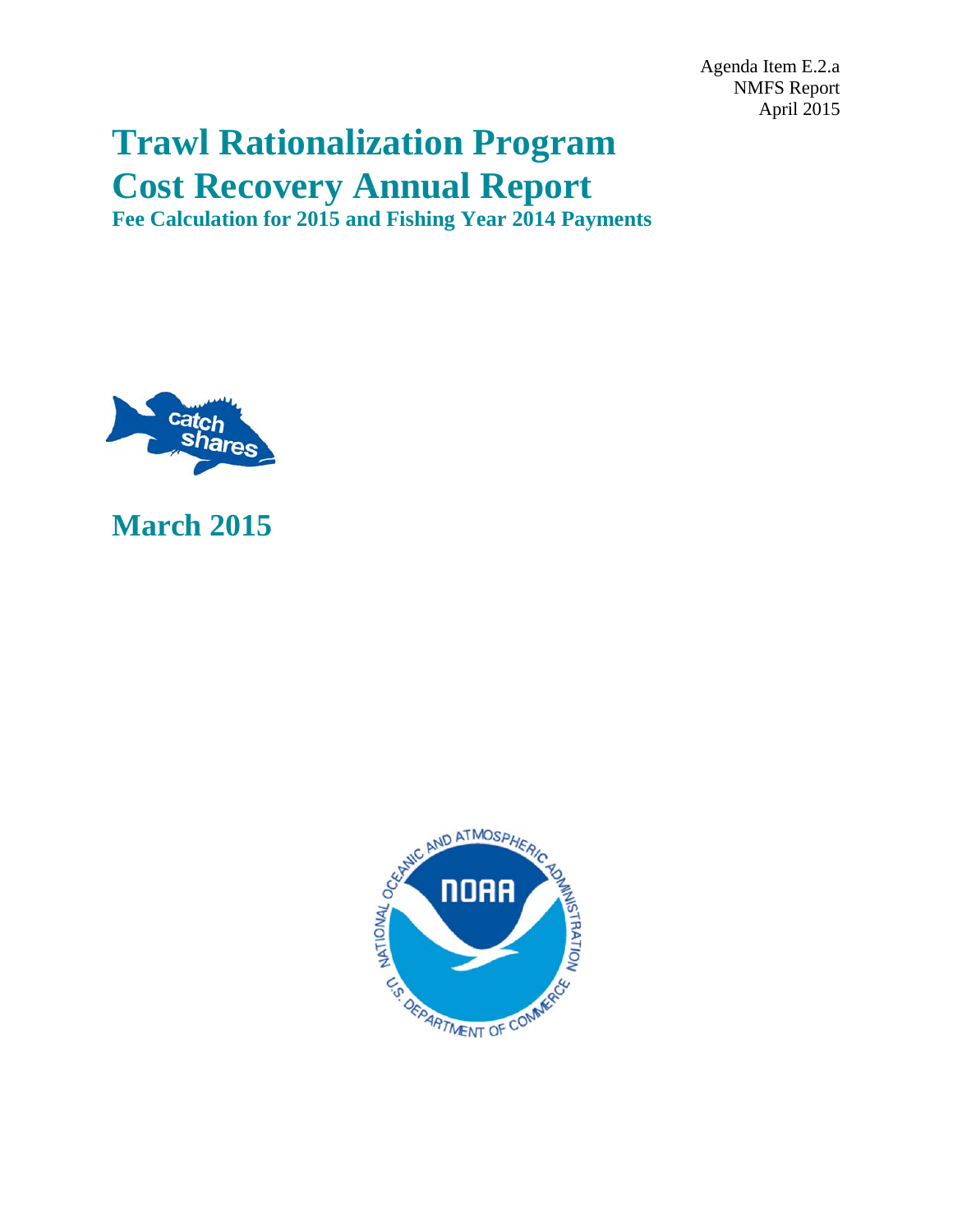# **Overview**

The Magnuson-Stevens Fishery Conservation and Management Act (Magnuson-Stevens Act) requires NOAA's National Marine Fisheries Service (NMFS) to collect fees to recover the costs directly related to the management, data collection, and enforcement of a limited access privilege program (LAPP) (16 U.S.C. 1854(d)(2)), also called "cost recovery." The Pacific coast groundfish trawl rationalization program is a LAPP and consists of three sectors: the Shorebased Individual Fishing Quota (IFQ) Program, the Mothership (MS) Coop Program, and the Catcher/Processor (C/P) Coop Program.

In accordance with the Magnuson-Stevens Act and based on a recommended structure and methodology developed in coordination with the Council, NMFS collects mandatory fees of up to three percent of the ex-vessel value of groundfish by sector (Shorebased IFQ Program, MS Coop Program, and C/P Coop Program). NMFS collects the fees to cover the incremental costs of management, data collection, and enforcement of the trawl rationalization program.

Cost recovery for the trawl rationalization program was implemented in January 2014. The details of cost recovery for the groundfish trawl rationalization program are in regulation at 50 CFR 660.115.

# **What's in this annual report?**

NMFS is committed to transparent cost accounting practices, including publishing this annual report detailing recoverable costs. This annual report includes information on the fee percentage calculation, program costs, ex-vessel value by sector, and total fees collected by NMFS from previous years.

Cost recovery reports from other Regions can be found online using the links below.

- Alaska Crab Rationalization <http://www.fakr.noaa.gov/sustainablefisheries/crab/crfaq.htm>
- Alaska Halibut/Sablefish IFQ <http://www.fakr.noaa.gov/ram/ifqfees.htm>
- Greater Atlantic Scallop IFQ [http://www.greateratlantic.fisheries.noaa.gov/sustainable/species/scallop/quotas/2013scallopifqfe](http://www.greateratlantic.fisheries.noaa.gov/sustainable/species/scallop/quotas/2013scallopifqfeeannualreport.pdf) [eannualreport.pdf](http://www.greateratlantic.fisheries.noaa.gov/sustainable/species/scallop/quotas/2013scallopifqfeeannualreport.pdf)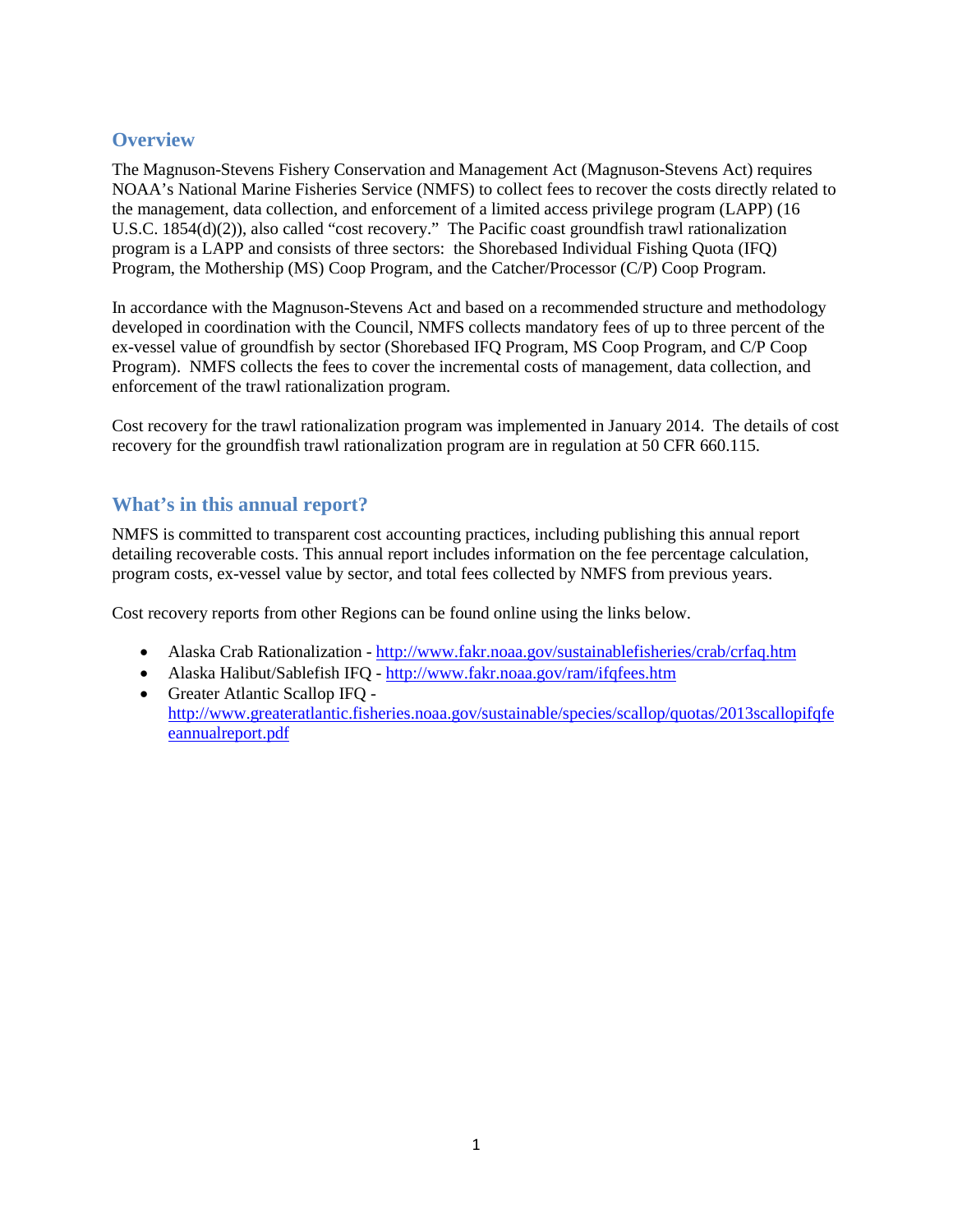# **Details on Cost Recovery Calculations**

For cost recovery, NMFS must make two calculations during the last quarter of every calendar year after each fiscal year ends and announce those values in a *Federal Register* notice before they would go in to effect on January 1 of the following year. The calculations for these values and the data used are described further in this report. The two calculations are:

- 1. Fee Percentage Calculation by Sector
- 2. MS Pricing for the C/P Coop Program

# **Fee Percentage Calculation by Sector**

 $\overline{\phantom{a}}$ 

For the trawl rationalization program, NMFS calculates the fee percentage by sector using the best available information, not to exceed the Magnuson-Stevens Act three percent cap. To calculate the fee percentage by sector, NMFS uses the formula specified in regulation at § 660.115(b)(1), where the fee percentage by sector equals the lower of three percent or direct program costs (DPC) for that sector divided by total ex-vessel value (V) for that sector multiplied by 100.

#### Fee percentage = the lower of  $3\%$  or (DPC/V) x 100

"V" or ex-vessel value, specified in regulation at  $\S660.115(b)(1)(ii)$ , is the total ex-vessel value for each sector from the previous calendar year. The ex-vessel value for each sector is defined at §660.111 (see below) and includes the total ex-vessel value for all groundfish species.

*Ex-vessel value means, for the purposes of the cost recovery program specified at § 660.115, all compensation (based on an arm's length transaction between a buyer and seller) that a fish buyer pays to a fish seller in exchange for groundfish species (as defined in § 660.11), and includes the value of all in-kind compensation and all other goods or services exchanged in lieu of cash. Exvessel value shall be determined before any deductions are made for transferred or leased allocation, or for any goods or services.*

*(1) For the Shorebased IFQ Program, the value of all groundfish species (as defined in § 660.11) from IFQ landings.* 

*(2) For the MS Coop Program, the value of all groundfish species (as defined in § 660.11) delivered by a catcher vessel to an MS-permitted vessel.*

*(3) For the C/P Coop Program, the value as determined by the aggregate pounds of all groundfish species (as defined in § 660.11) harvested[1](#page-2-0) by the vessel registered to a C/Pendorsed limited entry trawl permit, multiplied by the MS Coop Program average price per pound as announced pursuant to § 660.115(b)(2).*

"DPC" or direct program costs, defined in regulation at  $\S660.115(b)(1)(i)$ , are the actual incremental costs for the previous fiscal year directly related to the management, data collection, and enforcement of each sector. Actual incremental costs means those net costs that would not have been incurred but for the implementation of the trawl rationalization program, including both increased costs for new requirements of the program and reduced costs resulting from any program efficiencies. If the amount of fees collected by NMFS is greater or less than the actual net incremental costs incurred, the DPC will be adjusted

<span id="page-2-0"></span><sup>&</sup>lt;sup>1</sup> While the regulations say "harvested," NMFS has clarified through a public notice that the C/P ex-vessel value and fee amount due is based on retained catch.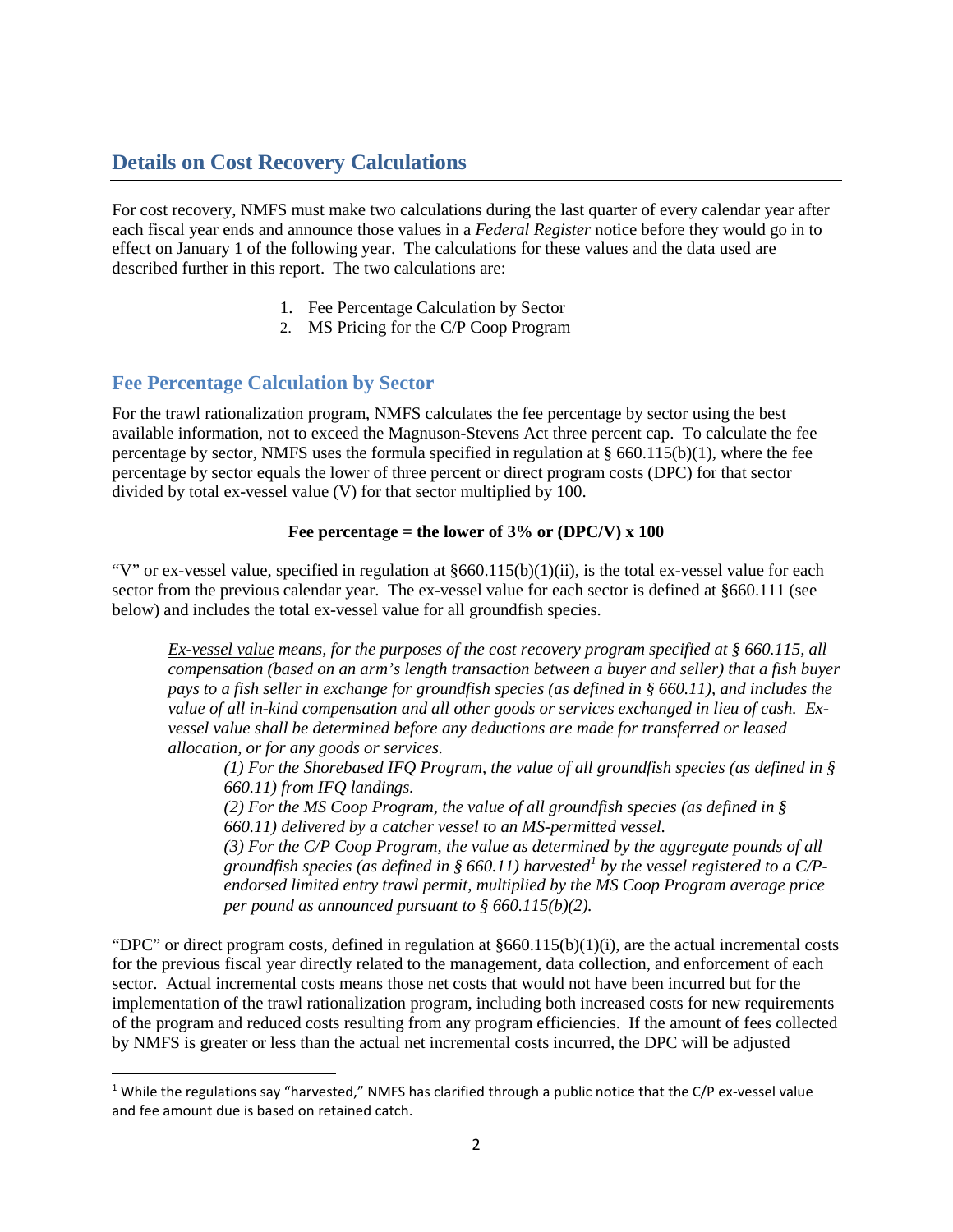accordingly for calculation of the fee percentage in the following year. The 2015 fee percentages, accounting for adjustments, are displayed below.



#### *Cost of Management, Data Collection, and Enforcement (DPC)*

As described earlier, DPC in the calculation are the actual incremental costs for the previous fiscal year directly related to the management, data collection, and enforcement of each sector. In other words, they are costs that would not have been incurred but for the implementation of the trawl rationalization program.

For 2014, the first year of cost recovery, NMFS only recovered the costs of employees' time (salary and benefits) spent working on the program in the calculation of DPC rather than all incremental costs of management, data collection, and enforcement. The DPCs for 2015 fee percentage calculations are also based on the costs of employees' time and do not include expenses for travel, supplies, etc. Therefore, the DPC values are, again, likely an underestimate of costs compared to all incremental costs of management, data collection, and enforcement.

NMFS only included the costs of employees' time in the calculation for 2014, and again for 2015, because of limited agency resources and time to calculate additional incremental costs. While employees' time spent working on the trawl rationalization program has been coded and tracked since 2011, not all additional categories of incremental costs have been tracked in a manner that can be quickly compiled. For example, the incremental costs of travel, rent, and equipment will require additional research and documentation before they can be adequately accounted for.

The recoverable costs of employees' time spent working on the trawl rationalization program are the incremental costs of those employees' time. In other words, it is the cost of employees' time that would not have been incurred but for the implementation of the trawl rationalization program. NMFS employees have coded and tracked their time card for time spent on the trawl rationalization program by sector (IFQ, MS, C/P) since 2011.

NMFS has determined the incremental cost of employees' time by using those recoverable costs directly attributable to management, data collection, and enforcement of the trawl rationalization program (e.g., employee time spent working on tasks that would not have been necessary but for the trawl rationalization program). The majority of employees included in this estimate are either new employees directly hired to work on the trawl rationalization program or are existing employees whose time has been directed away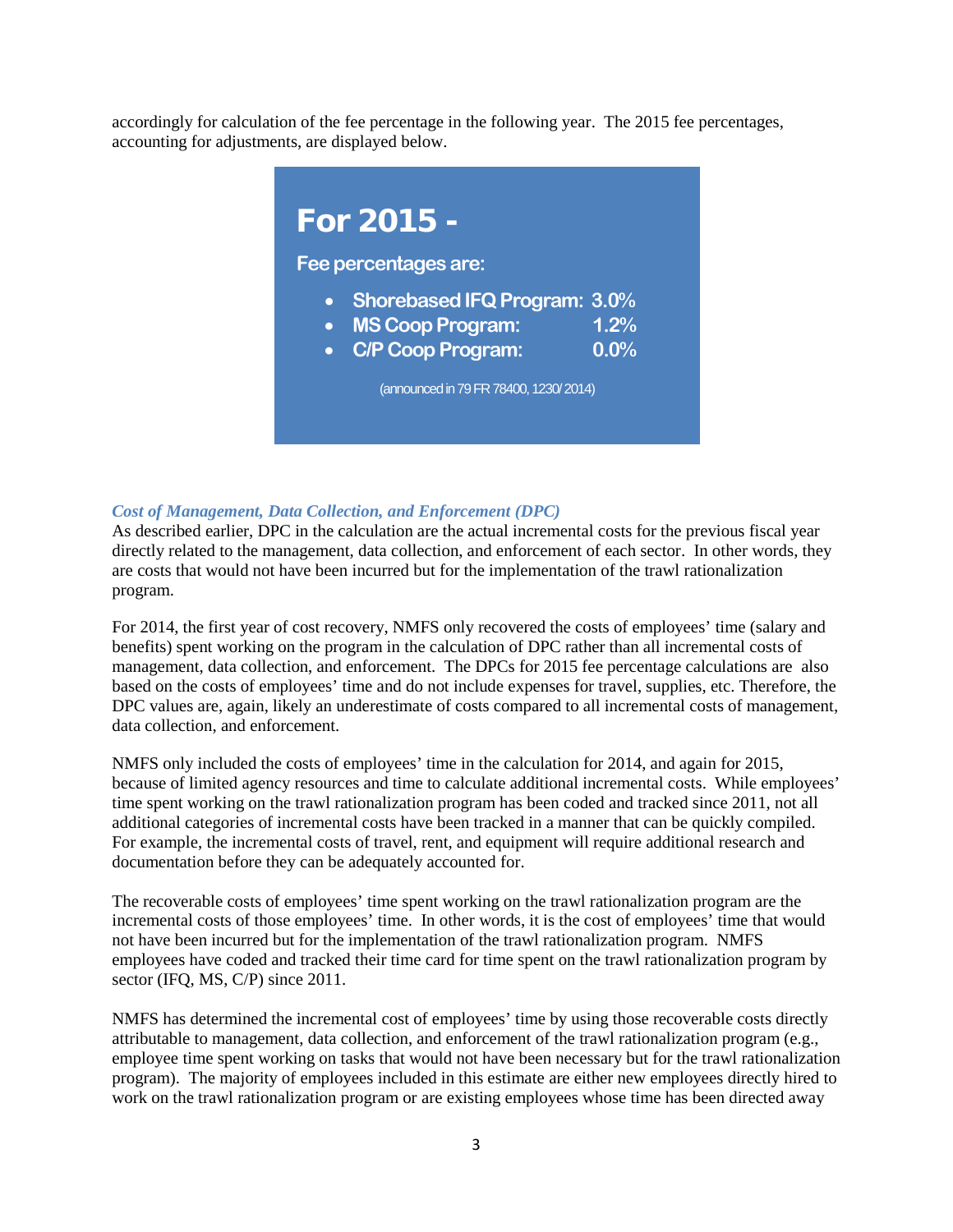from other agency duties to work on the trawl rationalization program (e.g. less time spent on grant work, recreational fisheries issues, and open access issues).

Table 1 provides a summary of the incremental costs from FY 2014 used to determine the DPC for each sector used in calculation of the 2015 fee percentages.

*Table 1. Incremental costs (DPC) associated with management, data collection, and enforcement of all sectors of the Trawl Rationalization Program, FY 2014 (October 1, 2014 to September 30, 2015). For FY 2015, NMFS only calculated incremental cost of personnel.*

| <b>Cost Category</b>                             | <b>WCR</b>      | <b>NWFSC</b>    | <b>OLE</b>      | <b>Total</b>    |  |
|--------------------------------------------------|-----------------|-----------------|-----------------|-----------------|--|
| \$896,760.42<br>Personnel <sup>a</sup>           |                 | \$1,331,671.43  | \$192,359.64    | \$2,420,359.64  |  |
| <b>IFQ</b>                                       | \$769,454.82    | \$1,126,819.08  | \$122,585.14    | \$2,028,859.04  |  |
| MS                                               | \$64,815.94     | \$126,169.57    | \$42,315.28     | \$233,300.78    |  |
| C/P                                              | \$62,489.66     | \$68,682.62     | \$27,459.22     | \$158,631.49    |  |
| Travel <sup>b</sup> /Transportation <sup>c</sup> | $\$ -           | $\$ -           | $\$ -           | $\mathsf{\$}$ - |  |
| Printing                                         | $\mathsf{\$}$ - | $\mathsf{\$}$ - | $\mathsf{\$}$ - | $\mathsf{\$}$ - |  |
| Contracts/Training                               | $\mathsf{\$}$ - | $\mathsf{\$}$ - | $\mathsf{\$}$ - | $\mathsf{\$}$ - |  |
| Supplies                                         | $\mathsf{\$}$ - | $\mathsf{\$}$ - | $\mathsf{\$}$ - | $\mathsf{\$}$ - |  |
| Equipment                                        | $\mathsf{\$}$ - | $\mathsf{\$}$ - | $\mathsf{\$}$ - | $\mathsf{\$}$ - |  |
| Rent/Utilities/Overhead <sup>d</sup>             | $\mathsf{\$}$ - | $\$ -           | $\mathsf{\$}$ - | $\mathsf{\$}$ - |  |
| Other                                            | $\mathsf{\$}$ - | $\mathsf{\$}$ - | $\mathsf{\$}$ - | $\mathsf{\$}$ - |  |
| <b>Total</b>                                     | \$896/760.42    |                 | \$192,359.64    | \$2,420,791.32  |  |

a Personnel costs include salary and benefits. Federal grant covering PSMFC personnel costs is included in the WCR.

b Travel includes per diem payments.

c Transportation includes shipment of items.

d Rent/Utilities/Overhead includes costs of space and utilities and shared common space and services.

Details of the incremental costs for management, data collection, and enforcement of the trawl rationalization program by sector are described below. The details are grouped by division within NMFS: West Coast Region, Northwest Fisheries Science Center, and Office of Law Enforcement.

#### West Coast Region (WCR)

The West Coast Region (WCR) manages the trawl rationalization program by working on policy issues, drafting and implementing regulations, tracking the fishery, and issuing permits. This includes work done by WCR Groundfish Branch and Fisheries Permits Office. It also includes WCR costs for work done by the Northwest Fisheries Science Center's Scientific Data Management (SDM) and Information Technology (IT) groups for work on the online IFQ system, and for work done by the Pacific States Marine Fisheries Commission for the catch monitor program. WCR employees track their time in timecards for work done on the trawl rationalization program with project and task codes by sector. For many employees, only part of their time is for trawl rationalization. The costs of employee time that were already included in the unit cost computation for the permit fees for first receiver site licenses (FRSL) and MS permits are not included in DPC. SDM/IT was provided \$300,000 from the WCR for tasks in FY 2014, applied toward eight contract employees (this cost is only for the Shorebased IFQ Program). PSMFC was provided \$145,123 from the WCR in FY 2014 for salaries and benefits for two catch monitor program coordinators (this cost is only for the Shorebased IFQ Program).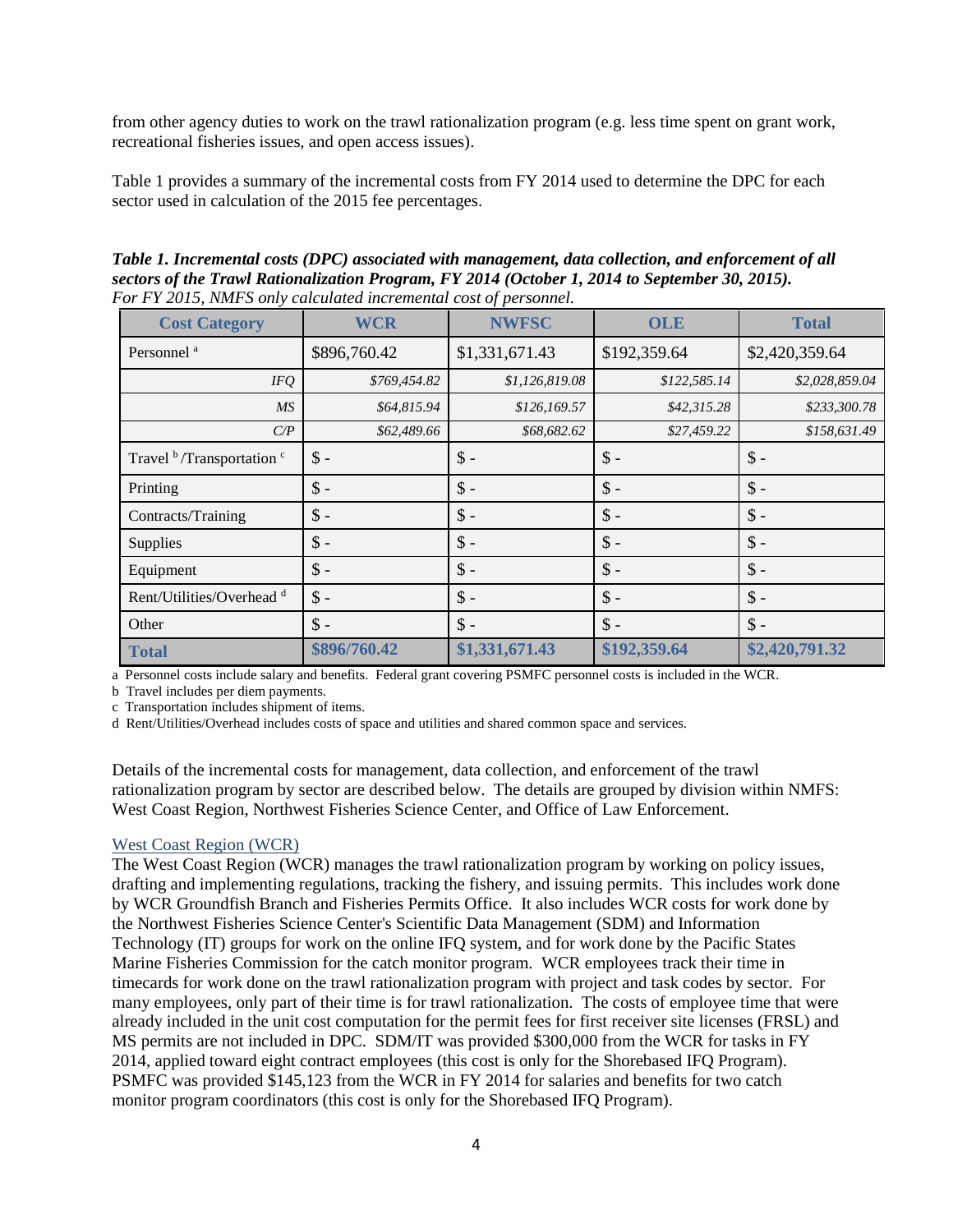For FY 2014, the following contributed to the DPC for the WCR:

**Total cost from salaries + benefits = \$896,760.42** IFQ - \$769,454.82 MS - \$64,815.94 C/P - \$62,489.66 **Total hours of all full time employees (FTE) included in the total cost = 6,623.75**  General (split equally between 3 sectors) – 3,301.25 hours IFQ – 2,441.5 hours  $MS - 140$  hours  $C/P - 113.50$  hours **# of FTE included in the total cost = 12**

Examples of WCR incremental tasks considered recoverable include:

- 1) Review new applications and renewal for quota share (QS) permits and accounts, vessel accounts and coop permits; enter data to database and issue permits and establish new accounts. Maintain paper and electronic files associated with permits and accounts.
- 2) Provide support to constituents with their online QS and vessel accounts, including:
	- Clarification of catch share program regulations including control limits and divestiture;
	- Access and use of QS and vessel account;
	- Reset passwords;
	- Help new entrants understand IFQ program requirements;
	- Administrative transfers for deceased permit owners; and
	- Reconcile data errors found in the IFO account system.
- 3) Prepare IFQ data reports in response to various constituents (i.e., council staff, industry, Congressional) and NMFS requests.
- 4) Enter and track ownership interest data for the trawl fleet (IFQ and MS) across permits and vessels.
- 5) Design enhancements for the online IFQ and permit system; revise existing user interface; prepare business rules and use cases for IT staff to enable them to develop programming for system enhancements/revisions; work with IT staff to test new functionality of system before release; on ongoing basis carry out QA/QC of system and fix bugs. This includes:
	- Implemented QS trading and mothership/catcher vessel and catch History Assignment transfer functionality;
	- Built interface to allow staff to create new QS permits/accounts;
	- Created a QS calculator for the public to estimate quota pounds associated with QS across years; and
	- Built functionality to block QS transfers that would exceed QS control limit or aggregate non-whiting limit.
- 6) Calculate and Allocate quota pounds to QS accounts 5 times, and carryover quota pounds to vessel accounts 1 time in 2014. Prepare memos documenting allocation and carryover actions.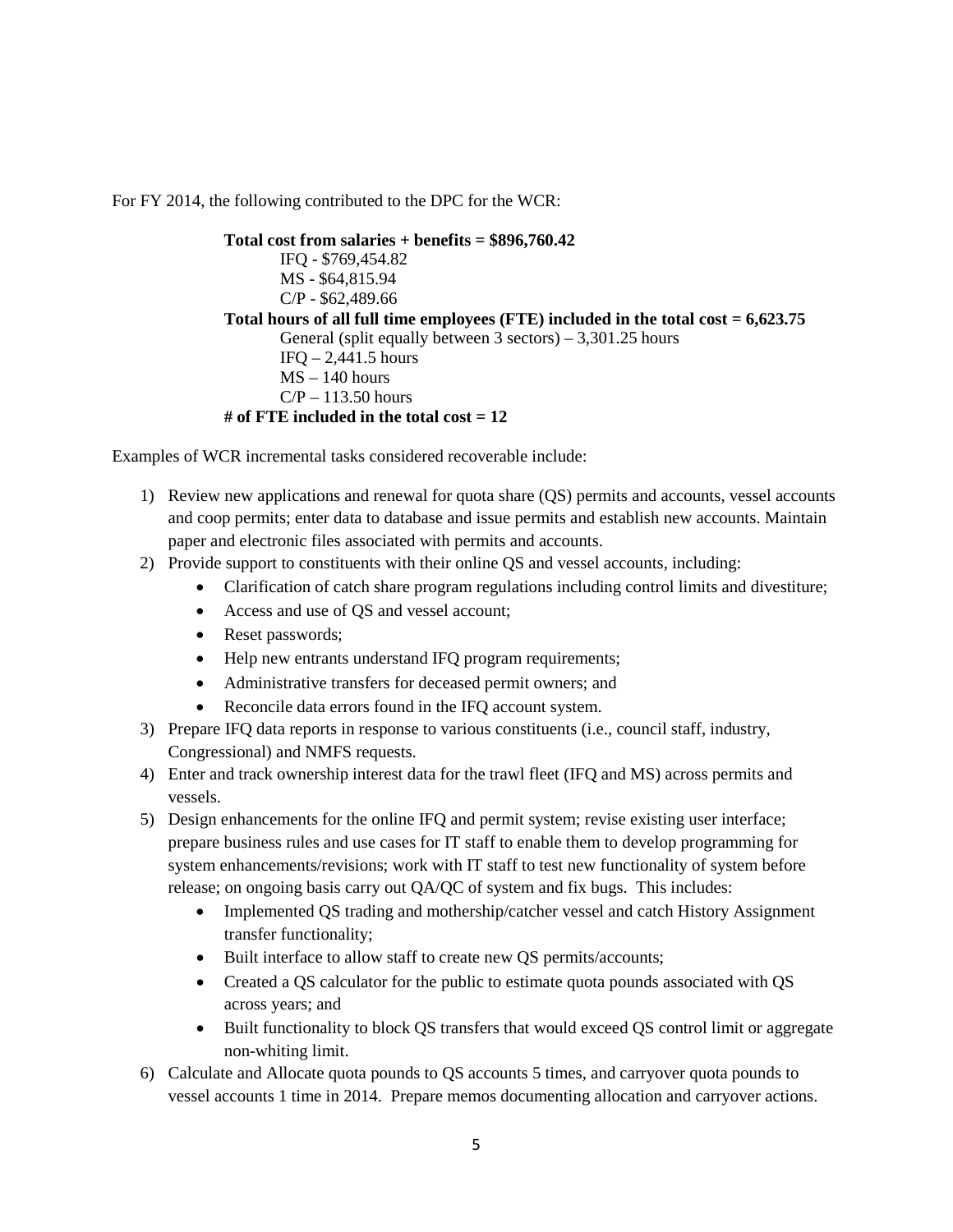- 7) Develop rulemakings for the trawl rationalization program and work on associated implementation and analytical requirements, including:
	- Program Improvement Enhancement 2 program refinement/trailing amendment;
	- Observer/CM provider rulemaking Allows for the entrance of new permitted providers specifically for the Pacific Coast trawl fisheries;
	- Widow rockfish reallocation Maximize sustainable yield;
	- Cost recovery Prepare Cost recovery rulemaking and implementation.
	- Midwater trawl clean-up rulemaking Flexibility in the regulations for vessels using midwater trawl gear are being revised to address errors and inconsistencies introduced to the trawl IFQ regulations when old regulations were merged with the new IFQ program. In addition, regulations specific to IFQ midwater fishing activity that has emerged because of implementation of the IFQ program are being revised.
	- Work on extending the Adaptive Management Program (AMP), and development of Council documents on AMP.
- 8) Prepare and review Paperwork Reduction Act (PRA) packages related to catch shares, which includes development of new forms and/or revision of existing forms.
- 9) Manage and error checked trawl catch data annually with PSMFC, WCGOP, and OLE.
- 10) Trawl rationalization 5-year review planning.
- 11) Prepare and update information for the catch share website, and QA/QC of compliance guides or other documents.

The Scientific Data Management (SDM) team at the NWFSC provides the user interface and database architecture that allows IFQ quota share and vessel account owners to manage quota share and quota pounds through transfers and balance reporting of fish landings and discards. The SDM team has developed and maintained the IFQ Catch Share web application since the initial launch on 1/11/2011 and continues to provide enhancements as user needs and regulations have warranted. The SDM team provides a data reporting interface available to key NMFS and state law enforcement agents, NMFS WCR Permits Office, NMFS economist, and PSMFC staff.

The SDM team also developed and maintains a web application that allows the NMFS WCR Permits office to manage required permits to participate in the West Coast trawl and mothership fisheries, as well as first receiver site licenses. This system allows the permits office to process requests for new QS permits and QS and vessel accounts.

In FY14 here are the specific activities:

- 1) **Application Development**: Developed, tested, documented and launched the user interfaces, database structures and procedures for the following:
	- OS trading between quota share accounts
	- QS calculator on IFQ public web page
	- QS & VA Applications and renewals
	- FRSL Applications and Re-registrations
	- Coop Applications for Mothership and Catcher Processors
	- Catch History Assignment transfer for trawl endorsed groundfish permits
	- Capture and report the ownership interest of individuals and business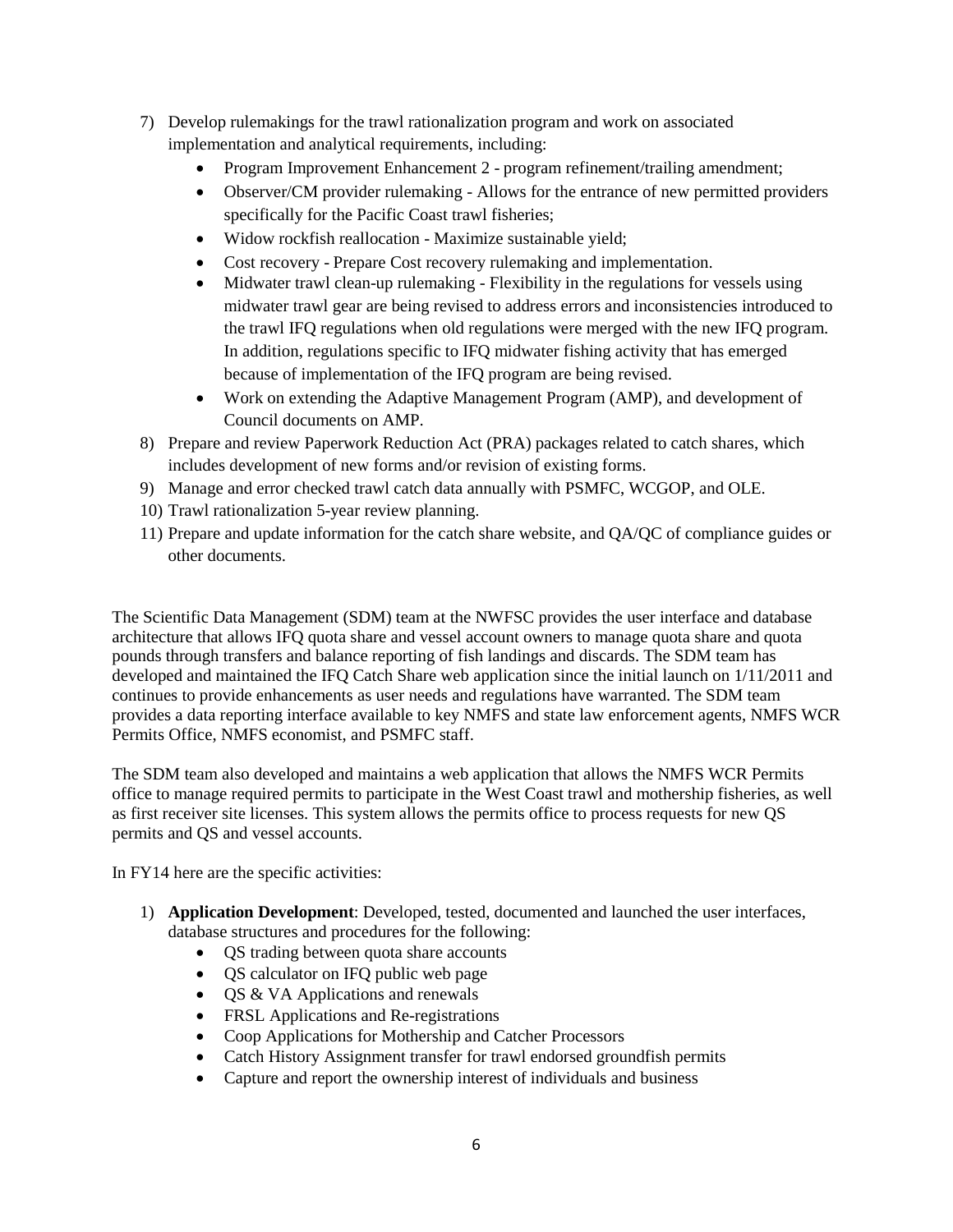- 2) **System Maintenance**: Validated system upgrades, incorporated new security measures, provided updated release documentation and review to comply with NOAA requirements
- 3) **Data Support:** automated observer discard expansion, performed data quality assurance and reporting
- 4) **User Support:** General application support for NMFS staff, IFQ users and the general public

#### Northwest Fisheries Science Center (NWFSC)

NWFSC collects and analyzes data on the trawl rationalization program through observers on vessels and through economic and social surveys. This includes work done by the NWFSC Fishery Resource Assessment and Monitoring Program (FRAM) and additional employees paid through PSMFC contracts and grants. The values included in the NWFSC DPC do not include any of the costs paid by NMFS to PSMFC for reimbursing industry for part of the industry cost for observers.

For FRAM employees, timecards were coded with project and task codes by sector, same as those from the WCR. Some employee time was deducted. Because the mothership (processing vessels not the mothership catcher vessels) and C/P vessels had mandatory observers and corresponding ASHOP debriefers before the trawl rationalization program, ASHOP debriefer costs were not included. "ASHOP" is the observer program for the at-sea whiting processors, the motherships (not the catcher vessels) and the C/Ps. The West Coast Groundfish Observer Program (WCGOP) is the observer program for the shorebased catcher vessels (IFQ) and the catcher vessels fishing for and delivering to motherships. 25% of the costs attributed to the WCGOP for the Shorebased IFQ Program were deducted as well to account for coverage of the limited entry trawl program by the WCGOP prior to the implementation of the catch share program. This percentage was determined by using observer sea days from 2010 (pre catch shares) and observer sea days from 2013 (post catch shares) as representative years, resulting in 1658 and 6909 sea days respectively.

The PSMFC observer grant cost is only for the catch shares portion of the grant. The grant is only split catch shares and non-catch shares, however, the bulk of the catch shares portion of the grant is for the Shorebased IFQ Program. The PSMFC observer grant is for the salary and benefits (no gear) for PSMFC staff working off the West coast. The values for the PSMFC observer grant only cover staff time for observers program activities, not catch monitor program activities or any other PSMFC activities. In addition to the IFQ fishery, some of the cost is also attributable to the MS fishery for observers on MS/CVs. To determine how much of that money should be counted as a cost to the MS fishery, NMFS looked at the sea days spent on MS/CVs in 2013. Approximately 8% of observer sea days were spent on MS/CVs, so this value was used to split the cost between the IFQ and MS fisheries. As with the NWFSC estimates, 25% of the hours and costs were deducted from the IFQ amounts to account for the coverage levels of the limited entry trawl fishery prior to the implementation of catch shares. Additional observer scales, salmon genetics, and other non-labor were also removed as non-labor costs are not considered recoverable this year.

For FY 2013, the following contributed to the DPC for the NWFSC:

**Total cost from salaries + benefits = \$1,331,670** IFQ - \$1,136,819 MS - \$126,170 C/P - \$38,383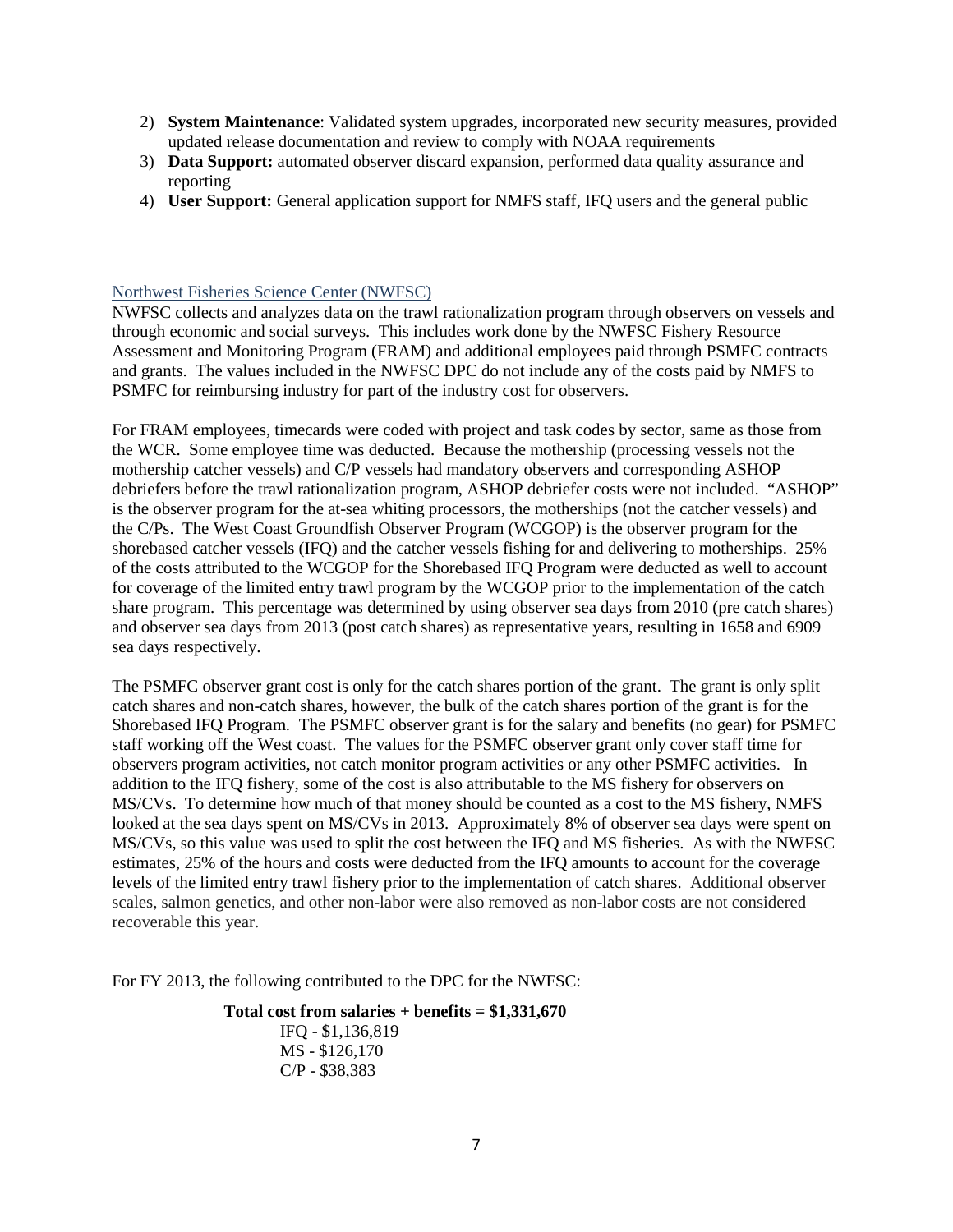#### **Total hours of all FTEs included in the total cost = 10,356.61**

General (split between 3 sectors) – 4,843 hours  $IFO - 5,271 hours$  $MS - 100$  hours  $C/P - 143$  hours **# of employees included in the total cost = 19**

Examples of NWFSC incremental tasks considered recoverable include:

- 1) Support to constituents with their vessel accounts in regards to observer discards.
- 2) Managed and error checked trawl catch data with PSMFC, WCGOP, and OLE.
- 3) Cost recovery planning, data analysis and reporting.
- 4) Observer/CM provider rulemaking Allows for the entrance of new permitted providers specifically for the Pacific Coast trawl fisheries.
- 5) Trawl rationalization 5-year review planning.
- 6) Database improvements to facilitate bycatch reporting in an accurate and timely manner to vessel accounts.
- 7) Catch share observer trainings and briefings (WCGOP only, not A-SHOP).
- 8) Catch share data review, reporting and observer debriefings. (WCGOP only, not A-SHOP).
- 9) EDC form administration and mailings.
- 10) EDC development and maintenance of web-based forms.
- 11) EDC database and data QA/QC.
- 12) EDC reports and data analysis.
- 13) EDC communications and outreach to better understand data and improve reporting of results.

#### NOAA's Office of Law Enforcement (OLE)

OLE enforces the requirements of the trawl rationalization program. OLE labor costs are tracked by one project/task code, but employees track their daily hours by activity codes on their timecards (1 for each  $sector - IFO, MS, C/P$ ).

Trawl rationalization enforcement technicians' time was included in the 2015 fee calculation. Enforcement technicians activities include, but are not limited to, tracking QS and vessel account balances, contacting vessel owners if an account is negative, assisting with fishery declarations, and tracking fishing status through the vessel monitoring system.

For FY 2014, the following contributed to DPC for OLE:

**Total cost from salaries + benefits = \$192,359.64** IFQ - \$122,585.14 MS - \$42,315.28 C/P - \$27,459.22 **Total hours of all FTEs included in the total cost = 2,124**  $IFQ - 2,095$  hours MS - 0 hours (only contractor spent time on this sector) C/P - 29 hours **# of employees, including contractors, included in the total cost = 14**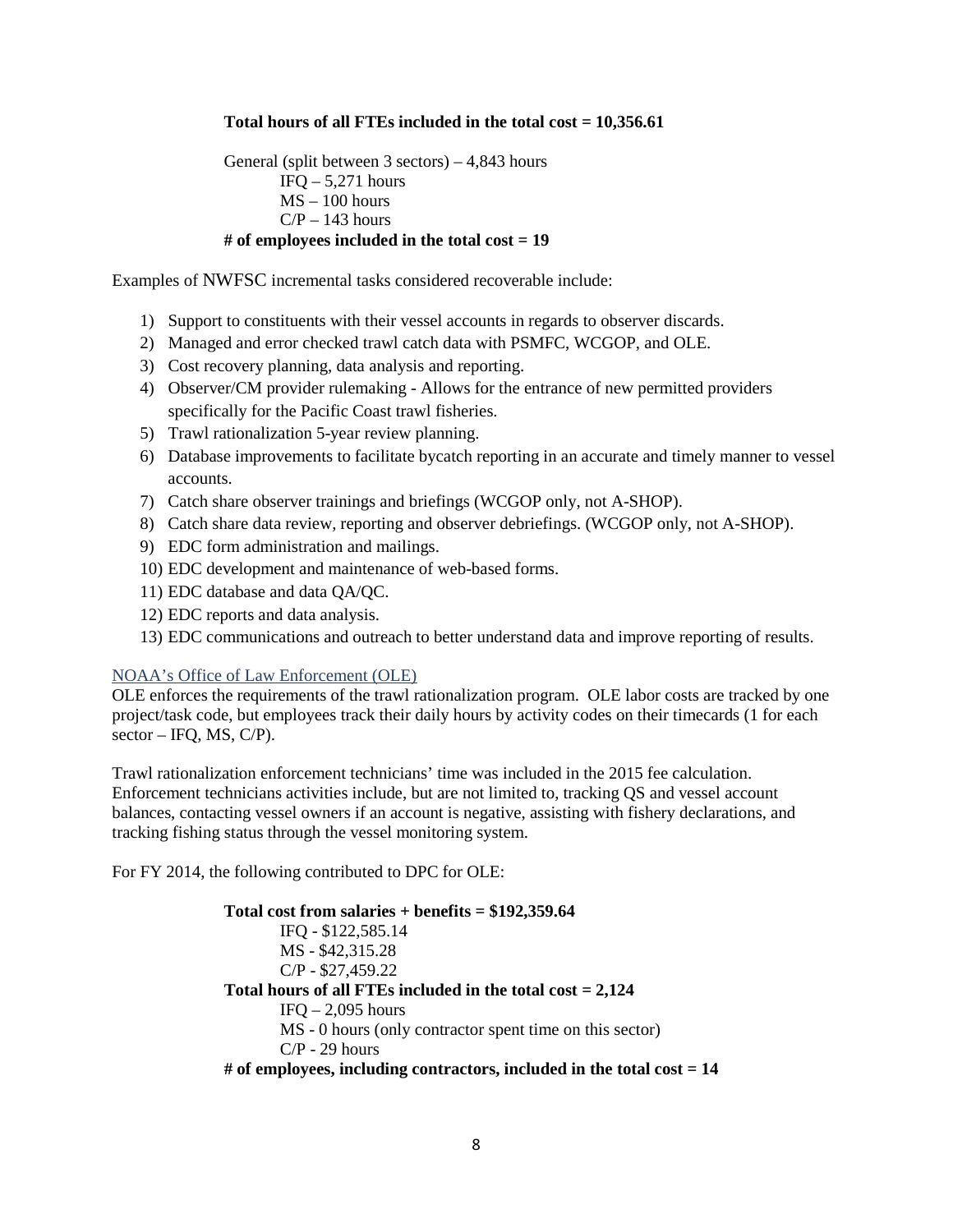Examples of OLE incremental tasks considered recoverable include:

- 1) Evaluate enforcement issues related to permit renewals and new applications (e.g. coop permits, QS and vessel accounts, FRSL).
- 2) Monitor QS and vessel accounts for regulatory compliance.
- 3) Monitor regulatory compliance of ownership interest for the trawl fleet across permits and vessels.
- 4) Participate in designing programming updates for the online IFQ system to improve monitoring and investigative capabilities.
- 5) Evaluate related enforcement implications in regards to numerous ongoing rulemaking (i.e. PIE 2, cost recovery, mid water chaffing gear, observer/CM rule, joint registration, widow rockfish reallocation).
- 6) Monitor trawl catch data on a daily basis to ensure compliance with regulations. Take enforcement action where appropriate to include verbal communication, correction letters, summary settlements, and formal investigation leading to the issuance of written warnings and Notice of Violation Assessments (NOVA) by General Counsel Enforcement Section (GCES).
- 7) Develop procedures and processes of monitoring, analyzing, and investigating alleged excessive Quota Share (QS) holdings.
- 8) Analysis and evaluation of Economic Data Collection (EDC) report submittals for regulation compliance, inclusive of issuing compliance correction letters, and conducting investigations leading to the issuance of written warning and NOVAs by GCES.
- 9) Ongoing monitoring and subsequent investigations of alleged violations of Trawl Rationalization (IFQ) regulations by vessels owners, operators, processors, and First Receivers (FRs)
- 10) Investigation of alleged Observer and Compliance Monitoring harassment violations.
- 11) Actively engaged in the evaluation of numerous regulation complexities and inconsistencies specific to IFQ midwater and bottom trawl fishing activity that has emerged because of the implementation of the IFQ program.
- 12) Participate in the analysis, creation, and QA/QC of IFQ program outreach materials, i.e. compliance guide.
- 13) Engaged in Trawl Rationalization 5-year review planning.

#### Northwest Section of General Counsel

NMFS is not including the cost of employees from the Northwest Section of General Counsel in the cost recovery calculation.

#### *Fee adjustment between years for 2015*

Due to fluctuations in actual ex-vessel values and amounts landed, the amount NMFS collects each year in cost recovery fees can be over or under NMFS' costs from the previous fiscal year. Accordingly, the cost recovery regulations at  $\S660.115(b)(1)(i)$  state that if the amount of fees collected by NMFS is greater or less than the actual net incremental costs incurred, the DPC will be adjusted accordingly for the calculation of the fee percentage in the following year. As landings data have not been finalized when an adjustment is determined, NMFS estimates the total fees that will be collected based on the collections up to the date of determination, and in the case of the C/P Coop, estimated harvest. An adjustment ensures that the aggregate fees being collected are appropriate. In 2014, it is estimated that both the MS Coop and C/P Coop fisheries will have paid fees in an amount greater than the DPC incurred for the respective sectors in fiscal year 2013. As such, the 2015 DPC will be adjusted, downward, as follows: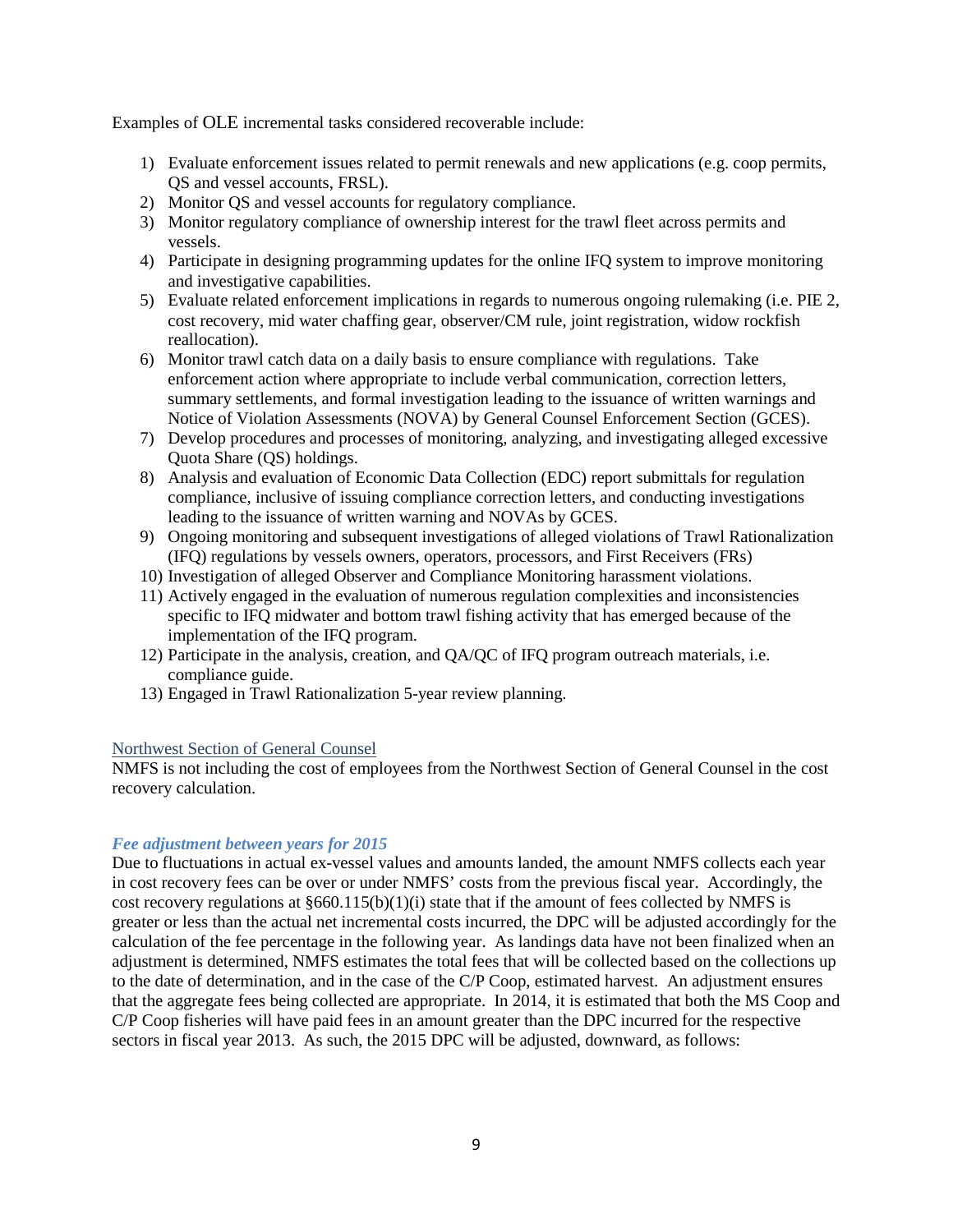|                                  | <b>FY 2013 DPC</b><br>used for 2014<br>calculation | 2014 Fees due  | <b>Adjustment for 2015</b> |
|----------------------------------|----------------------------------------------------|----------------|----------------------------|
| <b>Shorebased IFQ</b><br>Program | \$1,877,752.00                                     | \$1,356,285.28 | N/A                        |
| <b>MS Coop Program</b>           | \$274,936.05                                       | \$331,004.07   | $(\$56,068.02)$            |
| <b>C/P Coop Program</b>          | \$176,460.05                                       | \$350,387.25   | (\$173,927.20)             |

The adjustment in the C/P Coop program costs shows that NMFS anticipates collecting \$15,295.71 more than the adjusted costs in 2014 resulting in a fee percentage of negative 0.1. Because a fee percentage cannot be negative, NMFS is setting the 2015 C/P Coop program cost recovery fee at 0.0 percent and will deduct \$15,295.71 from the 2015 DPC to adjust the DPC used to calculate the 2016 fee percentage.

#### *Determining the Value of the Fishery (V)*

The cost recovery program regulations define ex-vessel value slightly differently for each sector (IFQ, MS, and C/P). This results in slightly different methods to calculate "V" for each sector. For the start of cost recovery, NMFS did not yet have information on ex-vessel value reported by the MS fleet or "MS pricing" available (see MS Pricing section of this memo). Because NMFS did not have these values available, NMFS used data from the IFQ fishery as a proxy in estimating "V" for the MS and C/P sectors. NMFS is using information on the average price per pound of whiting from the IFQ fishery for all sectors again in 2015. For the 2016 calculation and beyond, NMFS may estimate the MS ex-vessel value using the cost recovery form verified against the MS annual report, which were not yet available for the 2015 calculation. For 2015, NMFS used the ex-vessel value from calendar year 2013 (the most recent complete data set) as reported in Pacific Fisheries Information Network (PacFIN) from electronic fish tickets to determine "V." The electronic fish ticket data in PacFIN is for the Shorebased IFQ Program. This means that the ex-vessel value for both the MS Coop Program and the C/P Coop Program is a proxy based on the Shorebased IFQ Program ex-vessel price and on the retained catch estimates (weight) from the observer data (as reported in PacFIN from NORPAC) for the MS and C/P Coop Programs.

While the DPC is calculated on the fiscal year, V is calculated on the calendar year. NMFS considered calculating V on the fiscal year, but had concerns that the data available right after the fiscal year ends may not be accurate. Ex-vessel value for the Shorebased IFQ Program is reported in PacFIN from fish ticket data. PacFIN reports often have a time delay, with data continuing to update in the PacFIN system for several months. Therefore, pulling data based on a fiscal year, right after the fiscal year has closed, may not result in the best available data. NMFS will calculate V using the previous calendar year's exvessel value. Calculating DPC on the fiscal year and V on the calendar year is appropriate as long as it remains consistent among years (i.e., V doesn't switch between 2 years from calendar year to fiscal year).

To determine ex-vessel value (V) by sector for calendar year 2013, the PacFIN database was queried on December 4, 2014. Shorebased IFQ landings and revenue estimates (including all groundfish species) were taken from the Vessel Daily RockFish Distributed (VDRFD) table where nominal ticket species categories are distributed to individual rockfish species at the daily level (using area and species composition proportions supplied by the state sampling programs). For the MS and C/P fisheries, retained catch estimates and corresponding values (hake only) were taken from the NORPAC 4900 Species Composition table within PacFIN. The NORPAC 4900 Species Composition table in PacFIN estimates at-sea (MS & C/P) hake value from shorebased prices, but at a finer level of aggregation by area and time, which should lead to more accurate overall estimates. While all groundfish species are included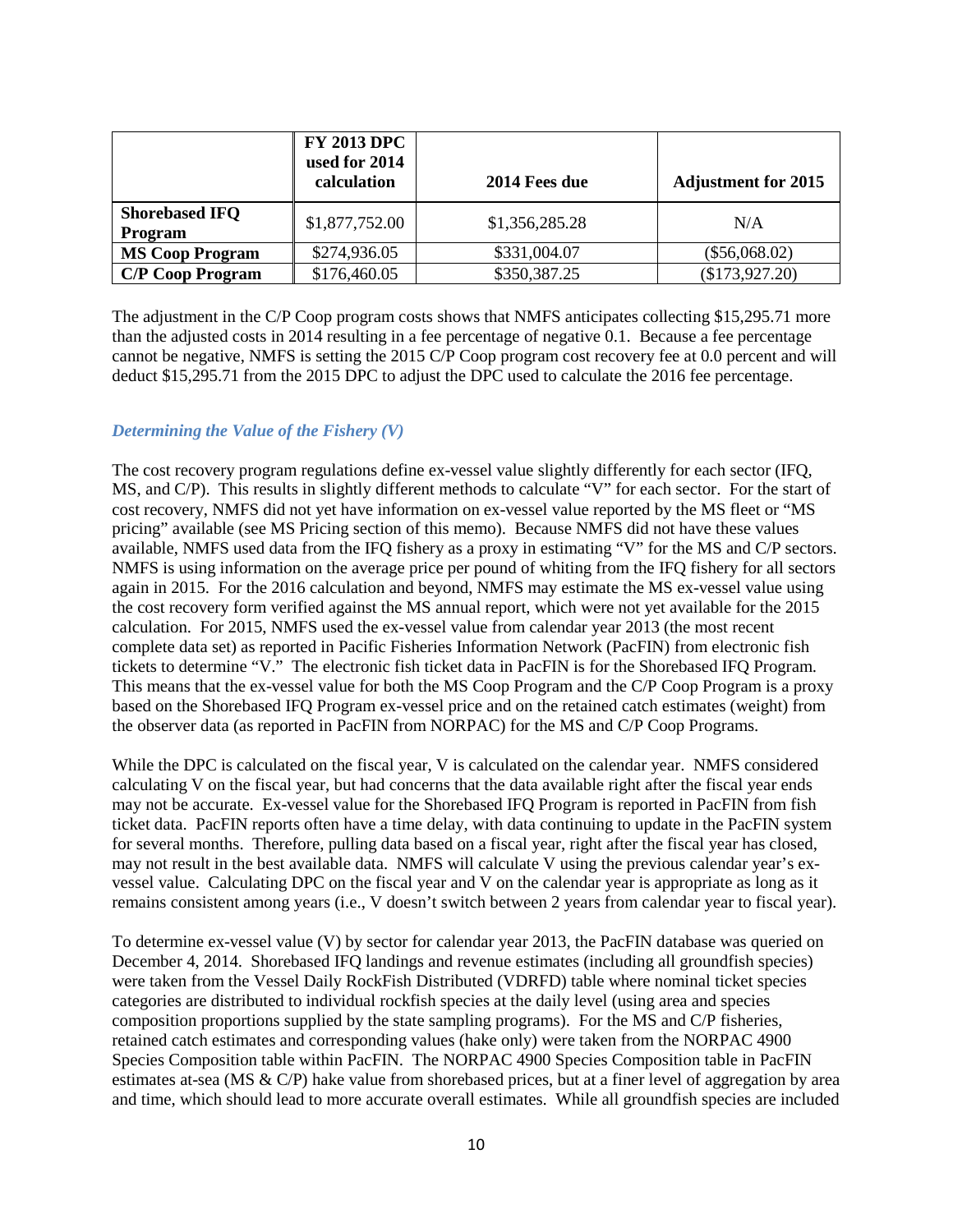in the Shorebased IFQ ex-vessel value, only hake is included in "value" for the at-sea sectors, as other species are predominantly discarded or used for fish meal, with little to no revenue and specific information.

| Table 2. Retained catch estimates by month and sector. IFO includes all landed species; at-sea sectors |
|--------------------------------------------------------------------------------------------------------|
| include only hake. Hake value estimates for at-sea sectors were queried from the NORPAC 4900           |
| species comp. table in PacFIN.                                                                         |

| 2013       | IFQ lbs     | IFQ value $(\$)$ | CP lbs           | CP value       | MS lbs           | $MS$ value $(\$)$ |
|------------|-------------|------------------|------------------|----------------|------------------|-------------------|
| Jan        | 2,277,707   | 1,450,633        | $\boldsymbol{0}$ | $\Omega$       | $\theta$         | $\mathbf{0}$      |
| Feb        | 3,057,378   | 1,671,081        | $\boldsymbol{0}$ | $\Omega$       | $\overline{0}$   | $\overline{0}$    |
| Mar        | 5,814,581   | 3,285,887        | $\boldsymbol{0}$ | $\overline{0}$ | $\boldsymbol{0}$ | $\overline{0}$    |
| Apr        | 4,684,920   | 2,520,050        | $\boldsymbol{0}$ | $\theta$       | $\boldsymbol{0}$ | $\boldsymbol{0}$  |
| May        | 3,611,473   | 2,122,642        | 51,006,058       | 6,657,533      | 14,054,236       | 1,834,420         |
| Jun        | 15,692,336  | 3,279,663        | 10,876,178       | 1,383,897      | 14,544,162       | 1,853,343         |
| Jul        | 46,950,889  | 7,000,766        | $\boldsymbol{0}$ | $\overline{0}$ | 4,916,160        | 611,565           |
| Aug        | 68,320,349  | 10,196,867       | 6,330,693        | 818,042        | 3,278,203        | 426,121           |
| Sep        | 49,688,726  | 7,914,212        | 31,996,677       | 4,111,247      | 20,736,299       | 2,663,382         |
| Oct        | 43,852,794  | 7,434,756        | 44,788,324       | 5,756,574      | 45,491,044       | 5,809,280         |
| <b>Nov</b> | 7,726,256   | 2,579,152        | 26,771,848       | 3,506,673      | 12,229,581       | 1,561,036         |
| Dec        | 3,173,449   | 2,102,289        | $\boldsymbol{0}$ | $\Omega$       | $\theta$         | $\theta$          |
| <b>Sum</b> | 254,850,858 | 51,557,998       | 171,769,778      | 22,233,966     | 115,249,685      | 14,759,147        |

#### *Calculating the Fee as a Percentage of Total Fishery Value*

Using the formula described above in "Fee Percentage Calculation by Sector" and the values for V and adjusted DPC, the fee percentage by sector is as follows:

#### **Fee percentage = the lower of 3% or (DPC/V) x 100**

| Shorebased IFQ Program-                                                                 | $3.0\%$ = the lower of 3% or (\$2,028,859.04/\$51,557,998) x 100   |
|-----------------------------------------------------------------------------------------|--------------------------------------------------------------------|
| MS Coop Program-                                                                        | 1.2% = the lower of 3% or $(\$177,232.76/\$14,759,147) \times 100$ |
| $\epsilon$ $\alpha$ $\beta$ $\alpha$ $\alpha$ $\beta$ $\alpha$ $\alpha$ $\beta$ $\beta$ | $0.10$ the leaves of 20 cm (0.15.205.71. 022.22.22.266) = 100      |

• C/P Coop Program- *-*0.1% = the lower of 3% or (\$-15,295.71 /\$22,233,966) x 100

For the MS and C/P Coop Programs, the resulting fee percentage is less than the possible upper limit fee percentage of 3.0 percent. Thus, NMFS should be able to recover all incremental costs from FY 2014 (assuming the ex-vessel value remains the same or increases). However, for the Shorebased IFQ Program, because the 3.0 percent cap limits what the fee percentage would be otherwise (3.9 percent), NMFS will likely not be able to recover all incremental costs from FY 2014.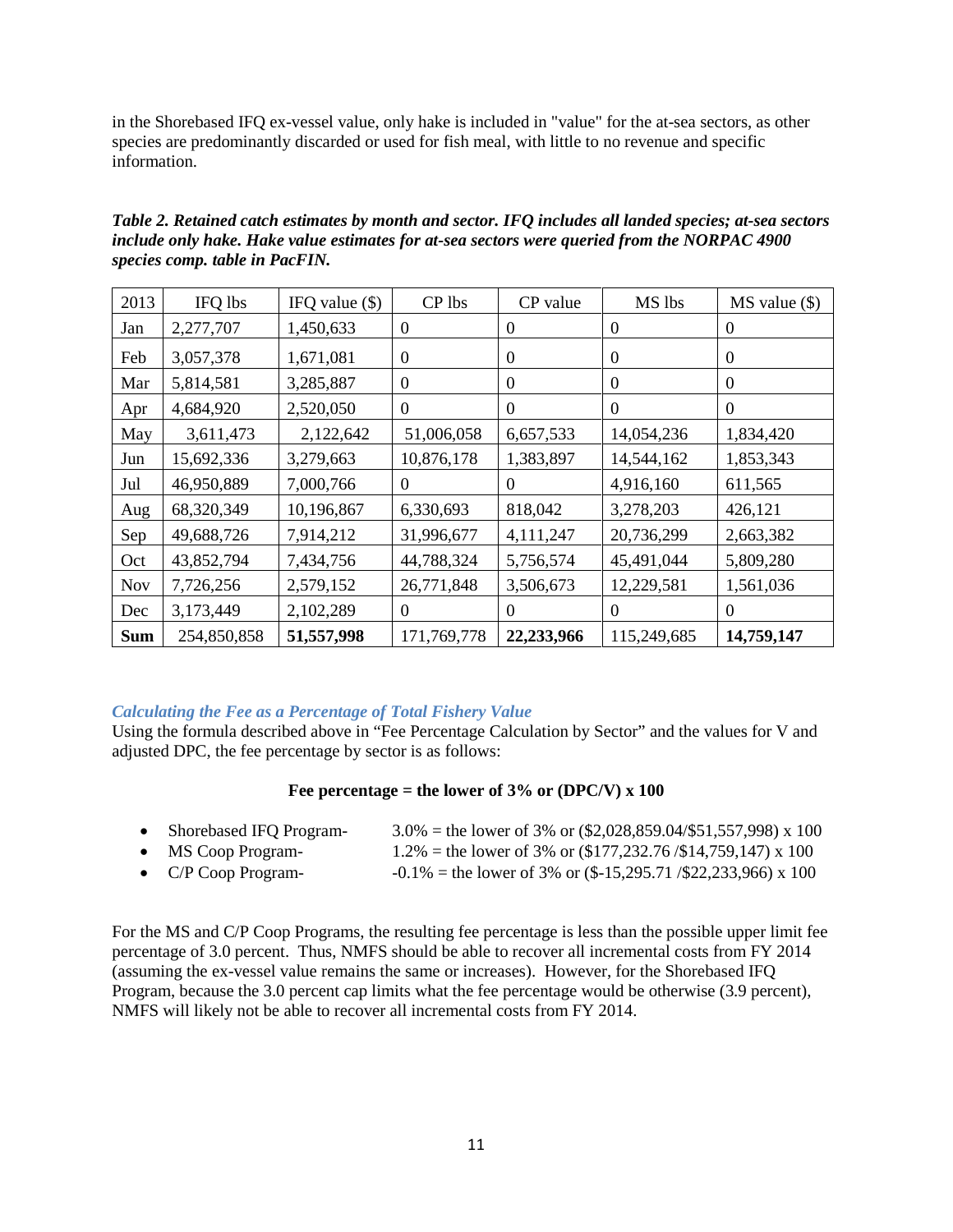|                                            |              |                                          |                          |                 | 2015 Fee     | <b>Final Sector</b> |                |           | fee percentage fee percentage by |
|--------------------------------------------|--------------|------------------------------------------|--------------------------|-----------------|--------------|---------------------|----------------|-----------|----------------------------------|
| <b>Trawl Sector</b>                        | $WCR*$       | <b>NWFSC</b>                             | <b>OLE</b>               | Total by sector | A djustment  | <b>Totals</b>       | ex-vesselvalue | by sector | sector $(max 3\%)$               |
| Shorebased IFQ Program                     |              | \$769.454.82 \$1.136.819.08 \$122.585.14 |                          | \$2,028,859.04  | \$0.00       | \$2,028,859.04      | \$51,557,998   | 3.9%      | 3.0%                             |
| MS Coop Program                            | \$64,815.94  |                                          | \$126,169.57 \$42.315.28 | \$233,300.78    | \$56,068,02  | \$177,232.76        | \$14,759,147   | 1.2%      | 1.2%                             |
| C/P Coop Program                           | \$62,489,66  |                                          | \$68,682,62 \$27,459,22  | \$158,631.49    | \$173,927.20 | $-$ \$15,295.71     | \$22,233,966   | $-0.1%$   | $-0.1%$                          |
| <b>Total</b>                               |              | \$896,760.42 \$1,331,671.43 \$192,359.64 |                          | \$2,420,791.32  |              | \$2,190,796.10      | \$88,551,111   |           |                                  |
|                                            | 23 employees | 19 employees 14 employees                |                          |                 |              |                     |                |           |                                  |
|                                            |              |                                          |                          |                 |              |                     |                |           |                                  |
| *Permi/tLicense Fees (subtracted) \$31,960 |              |                                          |                          |                 |              |                     |                |           |                                  |

*Table 3. 2015 fee percentage based on NMFS's costs for Pacific coast groundfish trawl catch share program by sector.* 

*(cost of employees' time (salary + benefits) from FY 2014 attributable to trawl rationalization ex-vessel value from calendar 2013)*

*Notice that there are three trawl sectors listed in the table. In addition, to the Shorebased IFQ Program, MS Coop Program, and C/P Coop Program, DPC has been tracked as applying to all three sectors (IFQ, MS, C/P) combined. For example, work drafting regulations for a cost recovery program that applies to all sectors of the trawl rationalization program would be tracked as "general trawl rationalization program" costs and would be shared equally among all three sectors. Each of the sector values in the table has been adjusted to equally split the costs from the "general trawl rationalization program" among the three sectors (IFQ, MS, C/P). The "total by sector" column of the table is divided by the values in the "ex-vessel value" column to determine the "fee percentage by sector." At the time of this report, the "combined" tracking has been removed and all time is tracked according to its specific sector. The 2015 fee adjustment column has been subtracted from the "total by sector" to give the "final sector totals. Finally, the fee percentage must not be greater than 3% as shown in the "fee percentage by sector (max 3%)" column. It was determined that the negative 0.1 percentage for C/P would be set to 0.0 percent and the over collection of \$15,295.71 would be deducted from the 2015 DPC.*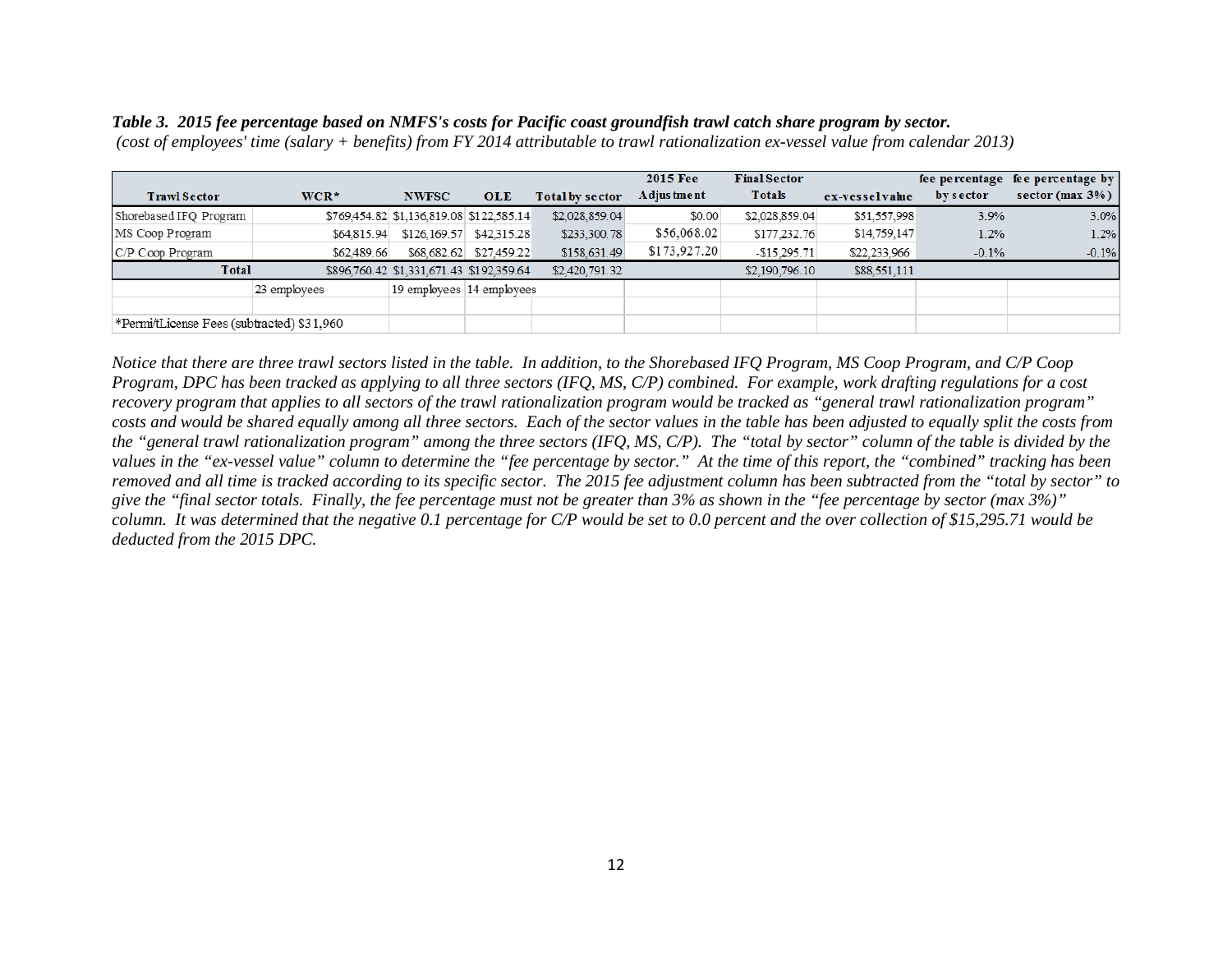# **MS Pricing for the C/P Coop Program**

"MS pricing" is the MS Coop Program's average price per pound for Pacific whiting, also called hake. The MS pricing is used by the C/P Coop Program to determine their ex-vessel value (MS pricing multiplied by the value of the aggregate pounds of all groundfish species retained by the vessel registered to a C/P-endorsed limited entry trawl permit), which is then multiplied by the C/P fee percentage to determine the fee amount due. However, as described previously, because the MS Coop Program's average price per pound as reported on the cost recovery form is not yet available, the MS pricing for the this year is based on the average price per pound of whiting as reported in PacFIN from the Shorebased IFQ Program. Only the value of Pacific whiting is used because the at-sea whiting fisheries (MS & C/P) target whiting and the value of non-whiting species is comparatively insignificant. For 2015, NMFS calculated the MS pricing from values reported in Table 2. NMFS calculated the average shorebased whiting price per pound for May-December 2013, the primary whiting season for the MS and C/P sectors, by dividing the revenue by the landings. The ex-vessel value for the MS and C/P sectors (in the NORPAC 4900 SP COMP table), and shown in Table 2, is the average shoreside whiting price applied to the retained catch at the finest possible level of area and time. In Table 2, a dash (-) represents months where there were no whiting landings. The resulting whiting price per pound in the table below is based on the price per pound of whiting as reported in PacFIN from the Shorebased IFQ Program. The average price per pound of Pacific whiting to be used by the C/P Coop Program to determine their fee amount is \$0.13/lb.

|            | hake price per lb (\$) |           |  |  |  |  |
|------------|------------------------|-----------|--|--|--|--|
| 2012       | $\bf CP$               | <b>MS</b> |  |  |  |  |
| May        | \$0.13                 | \$0.13    |  |  |  |  |
| Jun        | \$0.13                 | \$0.13    |  |  |  |  |
| Jul        |                        | \$0.13    |  |  |  |  |
| Aug        | \$0.13                 | \$0.13    |  |  |  |  |
| Sep        | \$0.13                 | \$0.13    |  |  |  |  |
| Oct        | \$0.13                 | \$0.13    |  |  |  |  |
| <b>Nov</b> | \$0.13                 | \$0.13    |  |  |  |  |
| Dec        |                        |           |  |  |  |  |
| avg        | \$0.13                 | \$0.13    |  |  |  |  |

# **Fees Collected from Fishing Year 2014**

As of March 2015, the following sector-specific fees have been paid through pay.gov for 2014 catch.

|                               | 2014 Fees collected |
|-------------------------------|---------------------|
| <b>Shorebased IFQ Program</b> | \$1,431,308.38      |
| <b>MS Coop Program</b>        | \$284,655.19        |
| <b>C/P Coop Program</b>       | \$350,402.31        |
| <b>Total</b>                  | \$1,970,161.43      |